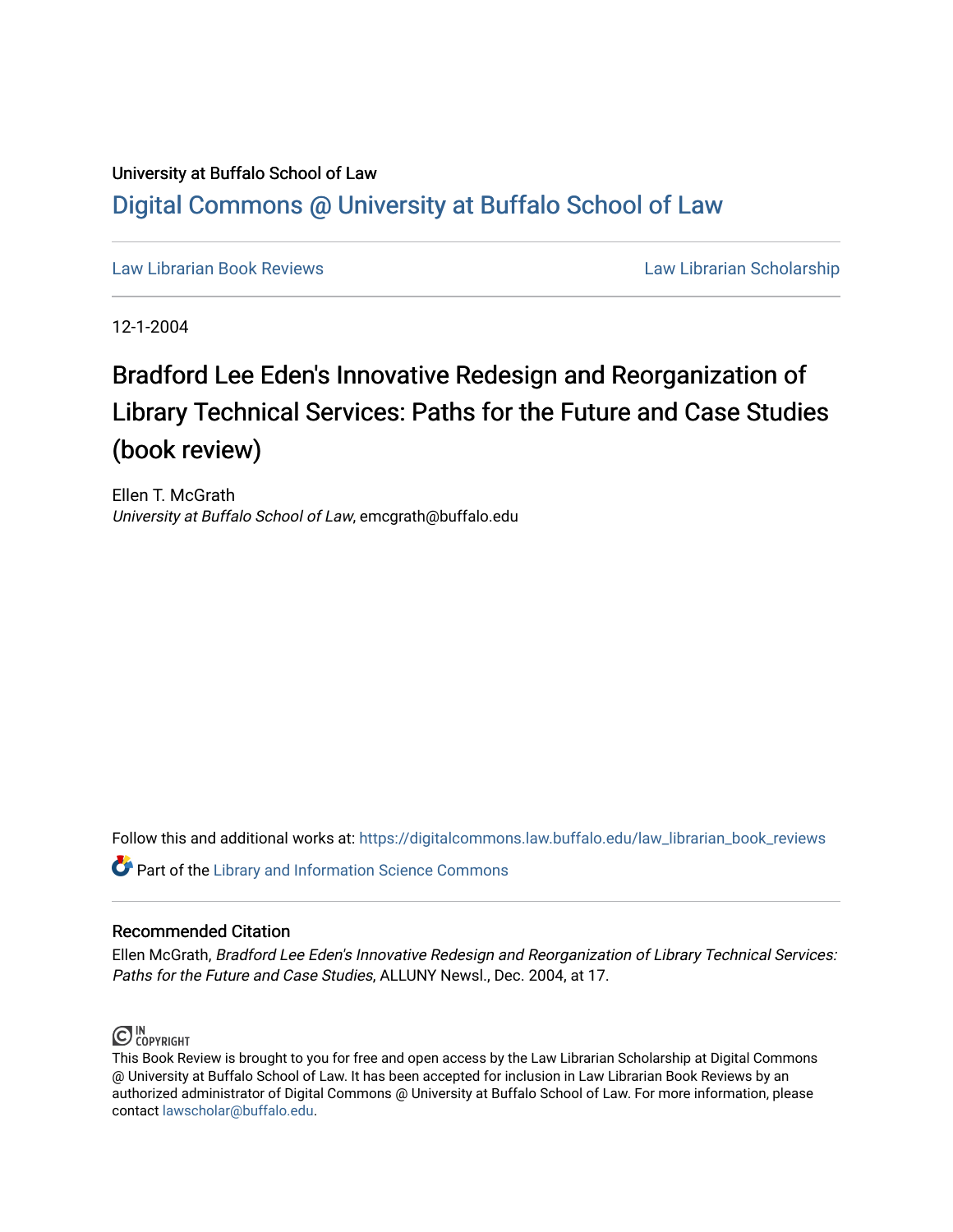## **Res** *olacet:* **reviews**

### **"Innovative Redesign and Reorganization of LibraryTechnical Services: Paths for the Future and Case Stud-**

**ies"** edited by Bradford Lee Eden.

*reviewed* by *Bien McGrath, University at Buffalo Law* U*brary* 

This book is divided into two parts: Theory and Case Studies. The Theory part includes six chapters entitled:

- Review of the Literature: Technical Services Redesign and Reorganization
- What is Technical Services? Perspectives from the Field and from LIS Education
- Staffing Trends in Academic Library Technical **Services**
- Change and Adaptation in the Technical Services of a Group of Mid-sized Academic Libraries: A 14-Year Overview
- Quality Cataloging with Less: Alternative and Innovative Methods
- The Name and Role of the Cataloger in the Twenty-First Century

It is pretty standard fare as far as works of this type go. But to me this part was not dry or at all difficult to get What are you reading/browsing/watching/listening to? Send your own "res placet'' to the editors!

through. It felt like I was reading a history of my 20 year career as a cataloger. And since I had "lived it," I found it riveting; especially the parts that focused on cataloging, of which there were many. The longer I am a librarian, the more important reflection upon my career becomes to me. This work fulfilled that purpose beautifully, though I had not expected that when I suggested that our library purchase it.

In the larger Case Studies part, there are a number of general academic institutions represented: Rutgers, University of Southern Mississippi, McMaster, Union College, Emporia State, Emory, University of Rhode Island, University of Alabama, Georgia State, Ohio State, and University of Massachusetts- Amherst. These case studies are similar to each other in many ways, but each provides a slightly different spin, as well as important insight into the process of technical services reorganization. They run the gamut from inspiring to depressing. I found the chapters that described multiple reorganizations within a short period of time (one endured three in only ten years!) and unsuccessful reorganizations depressing. Most likely because I could imagine the unhappy people caught in those situations. This is not to say that this work should not have included them. On the contrary, the inclusion of the non-successes, as well as the successes, is one of its *(Continued on page 18)*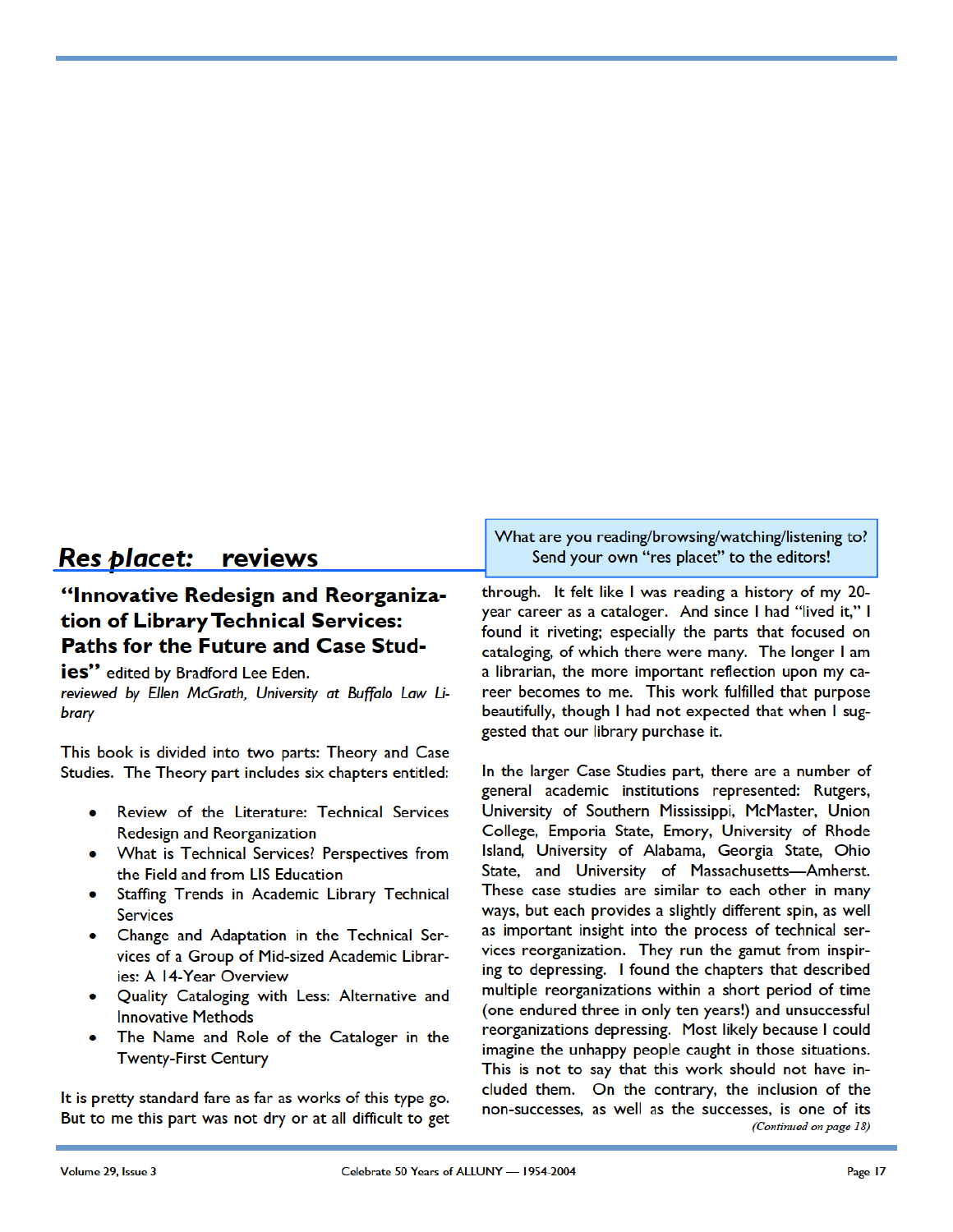### **Innovative Redesign and Reorganization of LibraryTechnical Services**

*(Continued from page 17)*  strengths.

Having said that, on the whole, the case studies are upbeat, while also being practical and realistic. Many of the same themes about change are mentioned; how it is inevitable (it is called the new norm by some of the authors), but stressful. Susan B. Bailey sums it up very well when she says:



Change is complex and sometimes frightening. Although we may intellectually acknowledge that we now live in a world of "permanent white water," that doesn't mean that we truly have internalized it and are comfortable with it. (p. 309)

I was not familiar with the phrase "permanent white water," though I think it describes the feeling I (and probably many of us) often have perfectly. Ms. Bailey attributes it to Peter Vaill in his work, *Learning as a Way of Being.* 

Yet the feeling of change being out of our control is wellbalanced by descriptions of reorganizations that not only involved, but required, input from all the staff involved. Many of the authors state that the human factor is the most important one in the entire process. They then proceed to detail how communication, collegiality, training, and documentation play a major role in a successful organization. This is reinforced by the fact that some of the situations described were derailed or slowed considerably by negative staff, uncomfortable with or unwilling to change.

There is also an interesting chapter entitled "Creating Career Paths for Cataloging Support Staff." This might have been better placed in the theory section, though it does mention the career ladder programs at some specific institutions, which might account for its presence among the case studies. This chapter discusses general problems that are applicable to all support staff: maxing out at the top of the career ladder, over qualification, role blurring, etc. There are good descriptions of career ladder programs in place at some institutions, accompanied by clear guidance on how to set up your own.

One of the case studies is authored by our own AL-LUNY colleague, Andrea Rabbia (H. Douglas Barclay Law Library, Syracuse University). It is entitled "Redesigning Technical Services in an Academic Law Library." Andrea does not shy away from listing the errors and backups

("cracks") that were occurring, thus necessitating their reorganization. Staff are described as weary from all the changes that preceded the redesign, including migration to a new integrated library system (ILS) and the physical relocation of technical services outside of the library. Andrea asks the compelling question: How do we add more value (services) when we are not delivering value with the tasks we already do? She then answers that question by walking us

through the process used to address their problems and ultimately add more value. The approach began by asking the technical services staff some basic questions, since they were the ones who knew most about their work. The answers to those questions were then discussed and used to identify three major priorities:

- I. Creating a complete and accurate ILS database and catalog.
- 2. Making the entire technical services process as linear as possible.
- 3. Writing and revising procedural documentation.

This next led to the development of new models and the pairing of duties so as to best meet those priorities. The pairings were adjusted as needed and the point is stressed that such reevaluation must be continual. Andrea also described this process in briefer form in her article "Syracuse University's Adventures in Reengineering Technical Services" in the Member's Briefing insert of the October 2002 issue of the AALL Spectrum.

The book closes with chapters on cataloging operations at the Government Printing Office (GPO) and Cornell University's Geospatial Information Repository (CUGIR). In the GPO case study, the emphasis is upon the challenges that have been created by online publishing, something we can all relate to. It is remarked that the physical processing model is of little value for online titles. The GPO catalogers' duties have expanded greatly to encompass discovery, evaluation, and archiving, as well as cataloging. The CUGIR chapter focuses on non-MARC metadata. It describes the effort to achieve efficiencies by cutting down on the redundancy of doing the same work in multiple metadata schemas.

This work is a very interesting read, or at least it was for me. It contains excellent bibliographies at the end of most chapters and many also contain appendices with illustrative workflow and organization charts. While all *(Continued on page 19)*